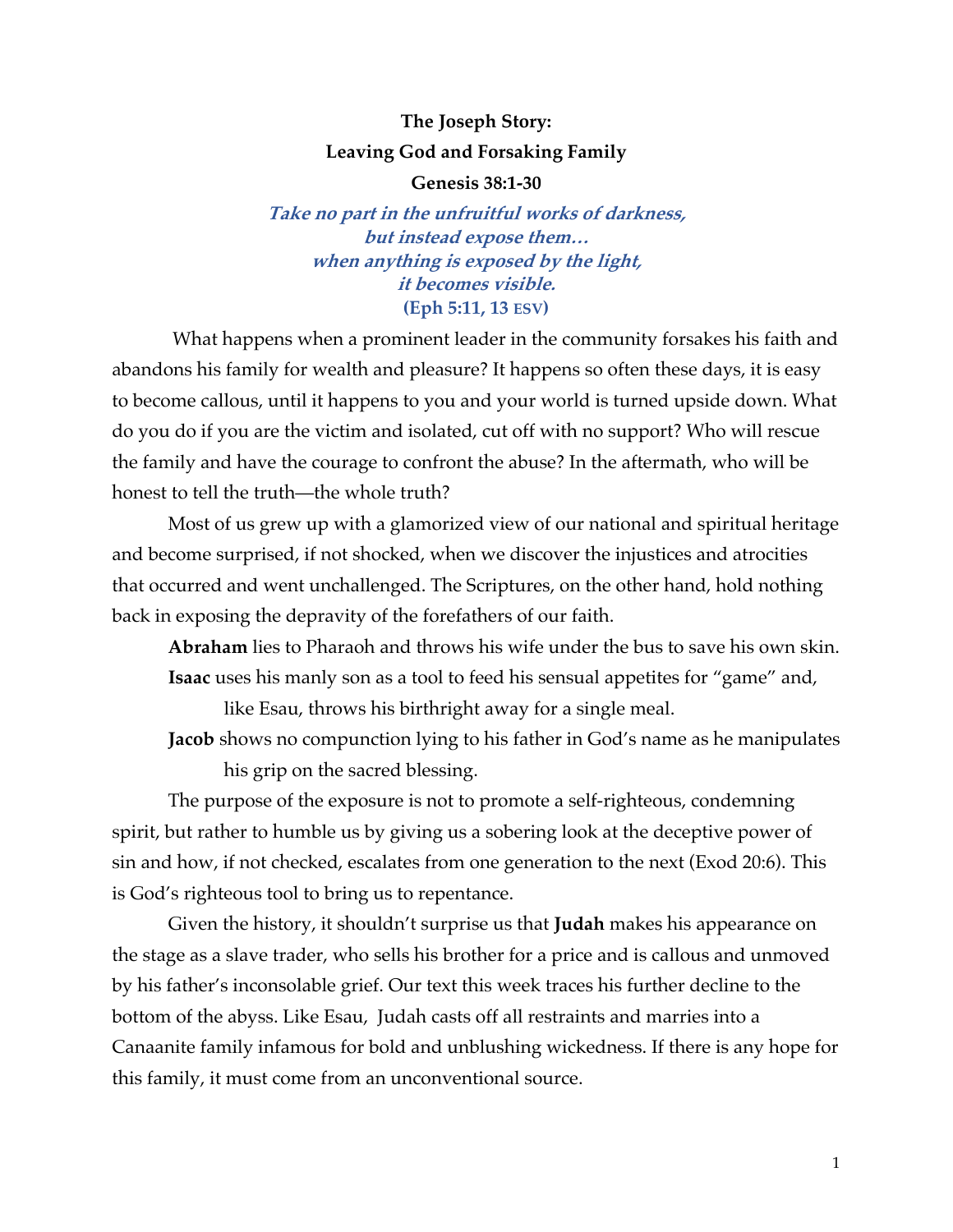## **I. Judah: Leaving God and Family (38:1-11)**

**A. Judah's leaving and cleaving (38:1-5 adapted from the ESV)**

**1 Now it was at about that time that Judah went down, away from his brothers and pitched (his tent) beside an Adullamite man—his name was Hirah. (38:1)**

At the time Joseph is sold into slavery, Judah **leaves** his brothers feeding their father's flocks and descends from the Hebron heights to Adullam on the Canaanite plains below. The physical descent mirrors the downward spiral of his heart to the bottom of the abyss. There he **pitched** his tent "next door" to a man named Hirah, who befriends him like a brother, and plays a supporting role in both scenes.

**2** There Judah **saw** the daughter of a Canaanite man—his name was Shua, he **took** her (as his wife) and **came** in to her, **3** and she conceived and bore a son, and he called his name Er. **4** She conceived again and bore a son, and she called his name Onan. **5** Yet again she bore a son, and she called his name Shelah. Judah was in Kezib when she bore him. **(38:2-5 ESV)**

Having found a home in Canaan, Judah wastes no time producing a family. The quick succession of verbs in verse 2 — *he saw…took…came into her*—depict a man who is driven solely by his lusts, while his wife is reduced to an object without a name, though her father is properly given a name. In verses three to five, she is the subject of eight verbs, which suggests that Judah is becoming increasing distant with each new birth, until at the third, he is not even present. We have no idea what he is doing in Kezib, though the Hebrew root of the name means "deception," a notable theme in Jacob's family and brings to mind much of what happens in Las Vegas. This is a marriage based solely on functionality with none of the honest, playful and intimate dialogue of the Song of Songs.

## **B. Persistent pleasure or personal responsibility (38:6-11 NIV)**

**6** Judah got a wife for Er, his firstborn, and her name was Tamar. **7** But Er, Judah's firstborn, was wicked in the LORD's sight; so the LORD put him to death. **8** Then Judah said to Onan, "Sleep with your brother's wife and fulfill your duty to her as a brother-in-law to raise up offspring for your brother." **9** But Onan knew that the child would not be his; so whenever he slept with his brother's wife, he spilled his semen on the ground to keep from providing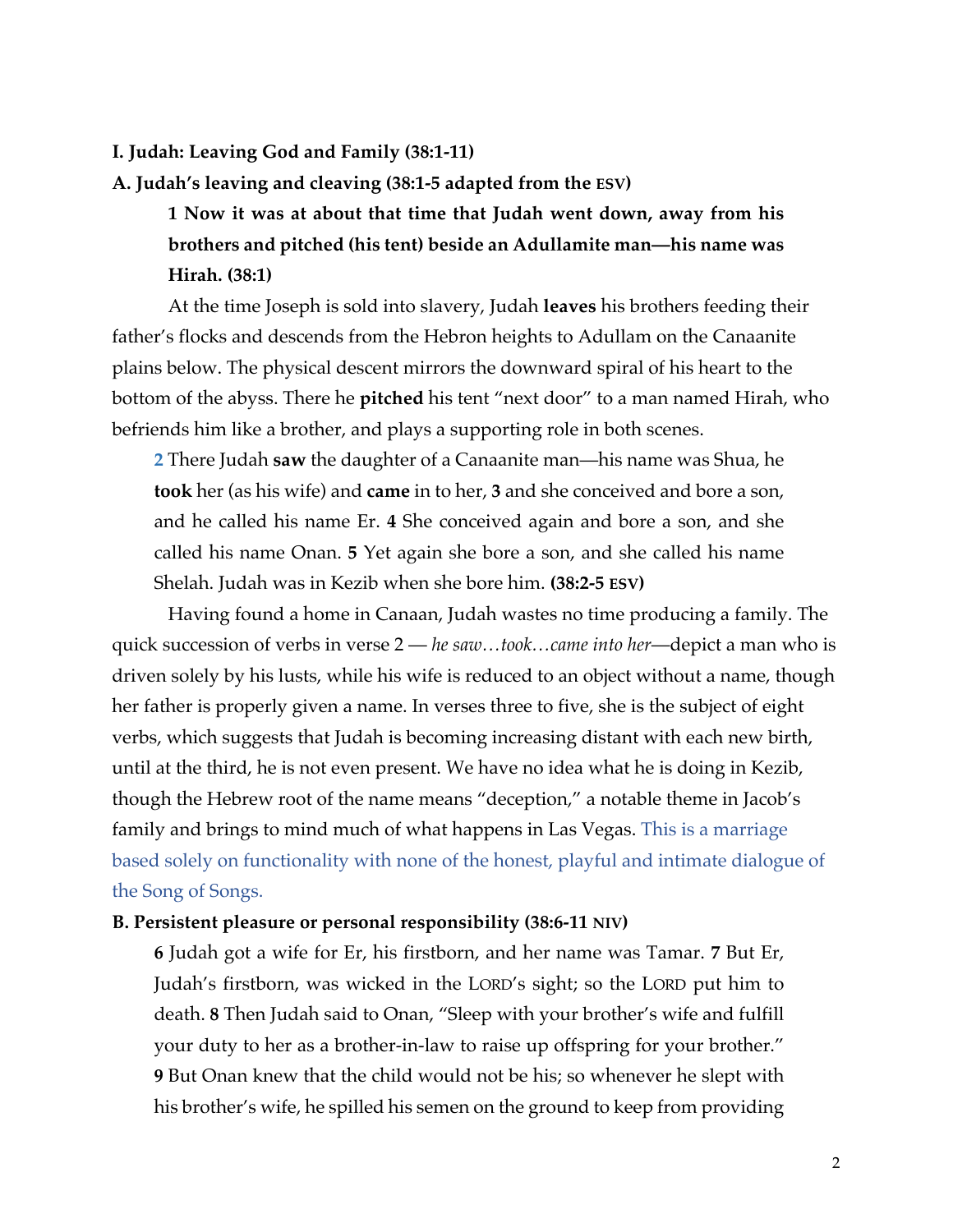offspring for his brother. **10** What he did was wicked in the LORD's sight; so the LORD put him to death also. **(38:6-10)**

When Er, Judah's firstborn, was grown up, Judah gave him a wife named Tamar. That fact that she is given a name suggests she will play a significant role in the story. Shortly after their marriage, God put Er to death because he was evil. We're not told the nature of his transgressions but, as "this is the first text to state explicitly that God put someone to death,"<sup>1</sup> they must have been exceedingly grave.

Israel's law did not permit a man to marry his brother's wife, unless the brother died without children. In that case his brother closest in age was to marry her in order to raise up seed in the brother's name and so give him social immortality (Deut 25:5-6; Ruth 4:5, 10, 17) and his widow social status. When Judah asked Onan to fulfill his duty as Tamar's brother-in-law, he knew the children would not legally be his. With nothing in it for him, Onan habitually "abuses familial loyalty for his own sensuality. As Simeon and Levi desecrated circumcision Onan desecrates a sacred duty. He abuses his brother and his wife."2 If that troubles you, you're in good company. God's wrath was immediate and he killed him. [sit with that for a minute, consider how sacred human beings are in the eyes of God, violations] – rare thing for God to step in, it becomes exemplary of what his holiness demands. Normally

**11** Judah then said to his daughter-in-law Tamar, "Live as a widow in your father's household until my son Shelah grows up." For he thought, "He may die too, just like his brothers." So Tamar went to live in her father's household.

Judah's response is revealing. He has **no spiritual insight** to connect the death of his sons with their evil character, which is in fact a mirror of his own. Instead he blames Tamar and sends her shamefully back to her father's home after having been married twice. Given that he had status and security, he was legally responsible to protect and care for her. But Judah has no intention of risking the life of his third son for the sake of the community. He denies her right to well-being and social status in the community, confining her to endless years of social disgrace.

#### **II. Tamar's Bold Initiative (38:12-23)**

#### **A. Tamar takes matters into her own hands (38:12-14)**

**12** After a long time Judah's wife, the daughter of Shua, died. When Judah had recovered from his grief, he went up to Timnah, to the men who were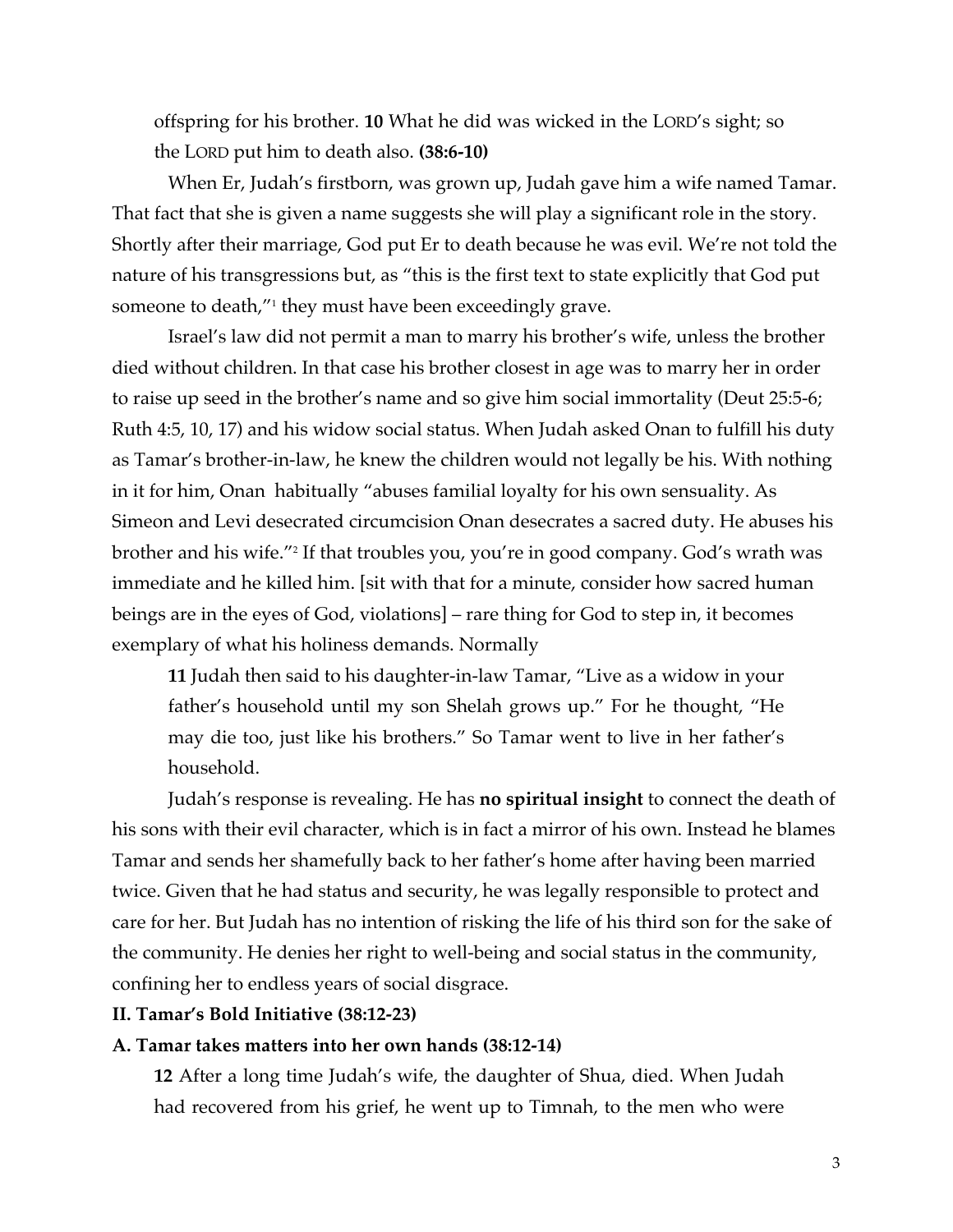shearing his sheep, and his friend Hirah the Adullamite went with him. **13** When Tamar was told, "Your father-in-law is on his way to Timnah to shear his sheep," **14** she took off her widow's clothes, covered herself with a veil to disguise herself, and then sat down at the entrance to Enaim, which is on the road to Timnah. **For she saw that**, though Shelah had now grown up, she had not been given to him as his wife. **(38:12-14)**

Years pass and Judah endures yet another death, that of his wife, whose name we will never know. Once the days of mourning are past, Judah is eager to move on and celebrate life with his Adullam buddies. The occasion of sheepshearing in Palestine was the ancient Near Eastern equivalent of Germany's Octoberfest or our Super Bowl festivities with their abundant food and drink, celebrations and entertainment.

In poignant contrast to Judah's joyful stride to Timnah is Tamar, who still remains dressed in her widow's garments after the deaths of her husbands. After years of inaction by her father-in-law, it was clear to this widow that no one in this family is going to take responsibility to care for her or her husband's name. With uncanny courage she decides to take matters into her own hands. Tamar knows full well what drives her father-in-law. Hearing the news that he is on the road to Timnah, she springs into action and sets the trap. She removes her widow's garments and veils herself like a prostitute. Then she places herself strategically by the entrance of Enaim on the road to Timnah. Robert Alter notes that "If, as is quite likely, this place-name means 'Twin Wells,' we probably have here a kind of wry allusion to the betrothal type-scene: the bridegroom encountering his future spouse by a well in a foreign land. One wonders whether the two wells might resonate with her two marriages, or with the twins she will bear. In any case, instead of a feast and the conclusion of a betrothal agreement, here we have a brusque foods-for-services business dialogue, followed by sex."<sup>3</sup>

#### **B. Judah taken in by Tamar's deception (38:15-19)**

**15** When Judah saw her, he thought she was a prostitute, for she had covered her face. **16** Not realizing that she was his daughter-in-law, he went over to her by the roadside and said, "Come now, let me sleep with you." "And what will you give me to sleep with you?" she asked. **17** "I'll send you a young goat from my flock," he said. "Will you give me something as a pledge until you send it?" she asked.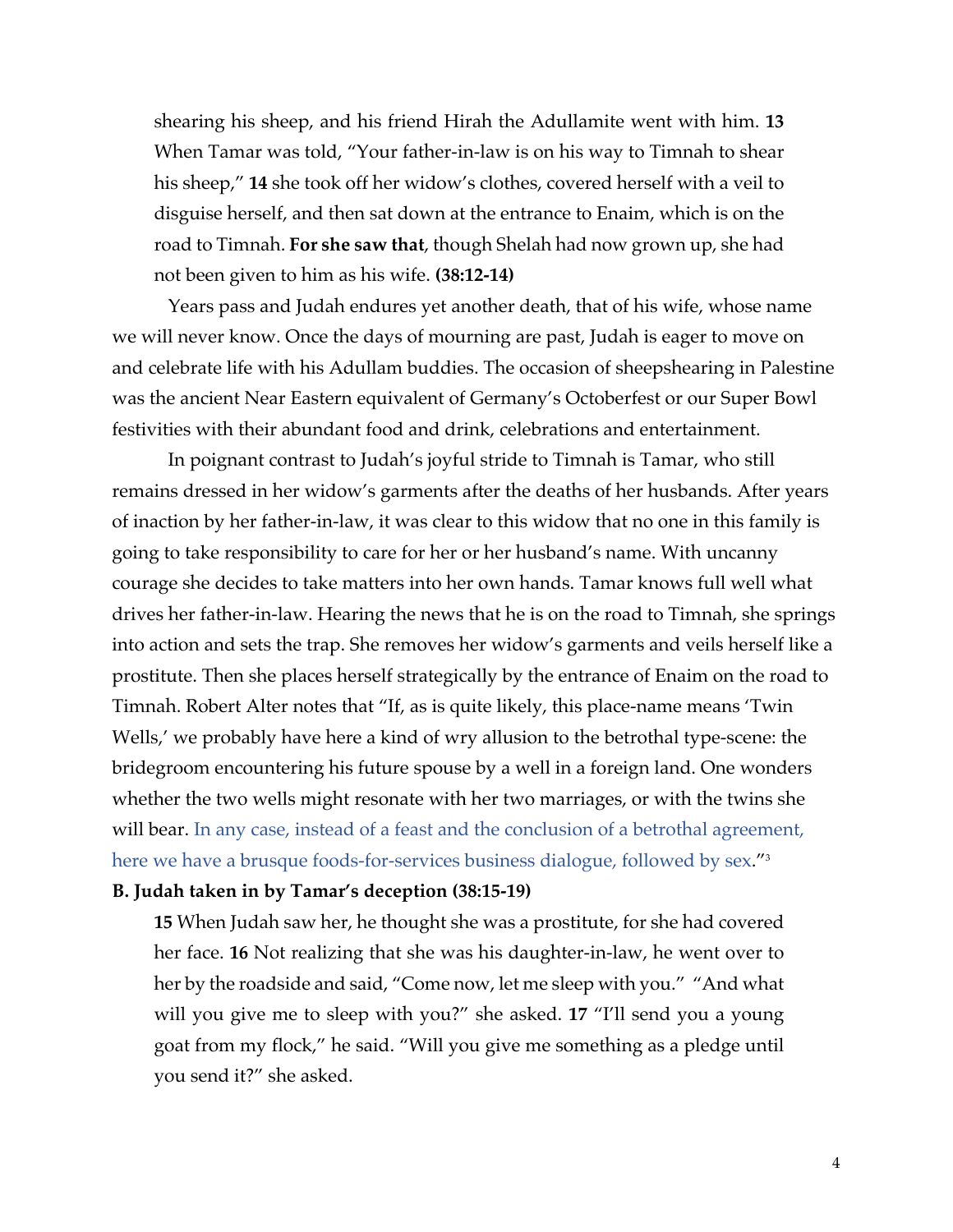The minute Judah sees her alongside the road, he takes the bait, not knowing the one veiled as a prostitute is his daughter-in-law. His **turning aside** to speak to her is the same verb ( $na<sup>†</sup>ta<sup>^</sup>$  - stretch out, spread out, extend, incline) used to introduce the story and depicts Judah's habitual weakness of **turning aside** to wicked ways. His speech, though it is introduced with "please," it is brutally direct, crude and explicit, showing no restraint or even a polite greeting. The Hebrew idiom, used repeatedly used in this story, says literally, "let me come into you."

Tamar plays her role as a bold and enterprising business women and starts the negotiations for the right price. Judah did not anticipate hiring a prostitute, so he offers to send her a young goat from the flock, a handsome price from a wealthy shepherd. Tamar is not satisfied with Judah's word; she demands a pledge for "she realizes it is crucial for her to retain evidence of the paternity of the child she may conceive."4 Judah opens the door wide open,

**18** He said, "What pledge should I give you?" "Your seal and its cord, and the staff in your hand," she answered. So he gave them to her and slept with her, and she became pregnant by him. **19** After she left, she took off her veil and put on her widow's clothes again. **(38:15-19)**

The seal was a cylinder seal, usually of stone or metal, attached to a cord and worn around the neck. When it was rolled over documents incised in clay, it was a way of affixing a kind of self-notarized signature. The staff was a "symbol of authority and had a mark of ownership etched on top of it."<sup>5</sup> To demand that Judah relinquish his seal, cord and staff would be like asking you to hand over your passport, driver's license and credit card.

Judah doesn't flinch at the price and immediately gives Tamar all that he should have freely given her as a daughter. She departs with everything and Judah leaves with nothing. Like Esau who sold his birthright for a meal, Judah gave away his name, his status and honor for a few minutes of sordid pleasure.

#### **C. Judah unable to find the woman and retrieve his pledge (38:20-23)**

**20** Meanwhile Judah sent the young goat by his friend the Adullamite in order to get his pledge back from the woman, but he did not find her. **21** He asked the men who lived there, "Where is the shrine prostitute who was beside the road at Enaim?" "There hasn't been any shrine prostitute here,"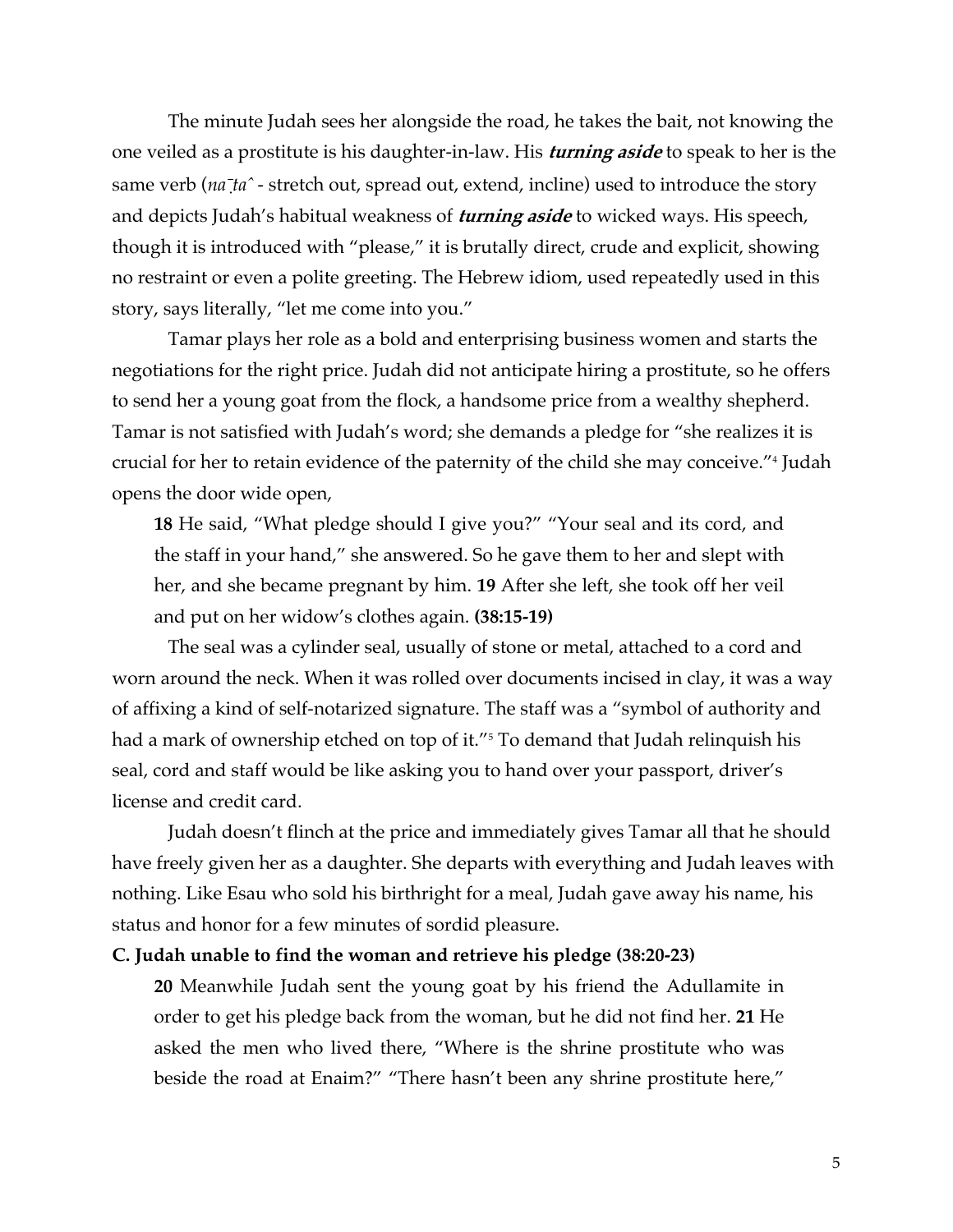they said. **22** So he went back to Judah and said, "I didn't find her. Besides, the men who lived there said, 'There hasn't been any shrine prostitute here.'" **23** Then Judah said, "Let her keep what she has, or we will become a laughingstock. After all, I did send her this young goat, but you didn't find her." **(38:20-23)**

Judah needs to close the books on his transaction and sends a young goat **by the hand** of his new best friend, Hirah, in order to take back the pledge from **the woman's hand**. With painful irony Judah honors his word to a prostitute, while he grants no honor to his daughter-in-law. Hirah's search for the woman is reminiscent of the previous scene where Joseph was sent by his father in search of his brothers, for he was worried about their welfare in Shechem. Joseph is found by an anonymous man, who kindly gives Joseph the necessary information with which he is able to find his brothers. But it turns out exceedingly bad for Joseph.

In this scene, Judah sends his Adullamite buddy in search of a woman to take back the pledge from her hand. Like his father, he has cause for worry, but it's all about his reputation. To preserve his anonymity he sends Hirah and, to place his transaction in a more favorable light, he instructs Hirah to refer to the woman, not as a *zonah* ("whore"), but as the more acceptable *qedeshah,* (lit. "the consecrated one") "a woman sacred to Astarte, a goddess of the Canaanites… was regarded as the most respectable designation for public prostitutes in Canaan."6 When Hirah asks the men of the place, "Where is the shrine prostitute who was at Enaim?" the men answer truthfully, "There hasn't been any shrine prostitute here." It makes us wonder what they might have answered if he had asked "Where is the *zonah*?"

Hirah returns with his goat and no pledge. For the first time in the story Judah reacts with emotion. He who is cold and callous to the feelings of others, now quakes at the thought of his reputation being tarnished in the community.

#### **III. Judah Exposed, Tamar Vindicated (38:24-26)**

**24** About three months later Judah was told, "Your daughter-in-law Tamar is guilty of prostitution, and as a result she is now pregnant." Judah said, "Bring her out and have her burned to death!" **25** As she was being brought out, she sent a message to her father-in-law. "I am pregnant by the man who owns these," she said. And she added, "See if you **recognize** whose seal and cord and staff these are." **26** Judah **recognized** them and said, "She is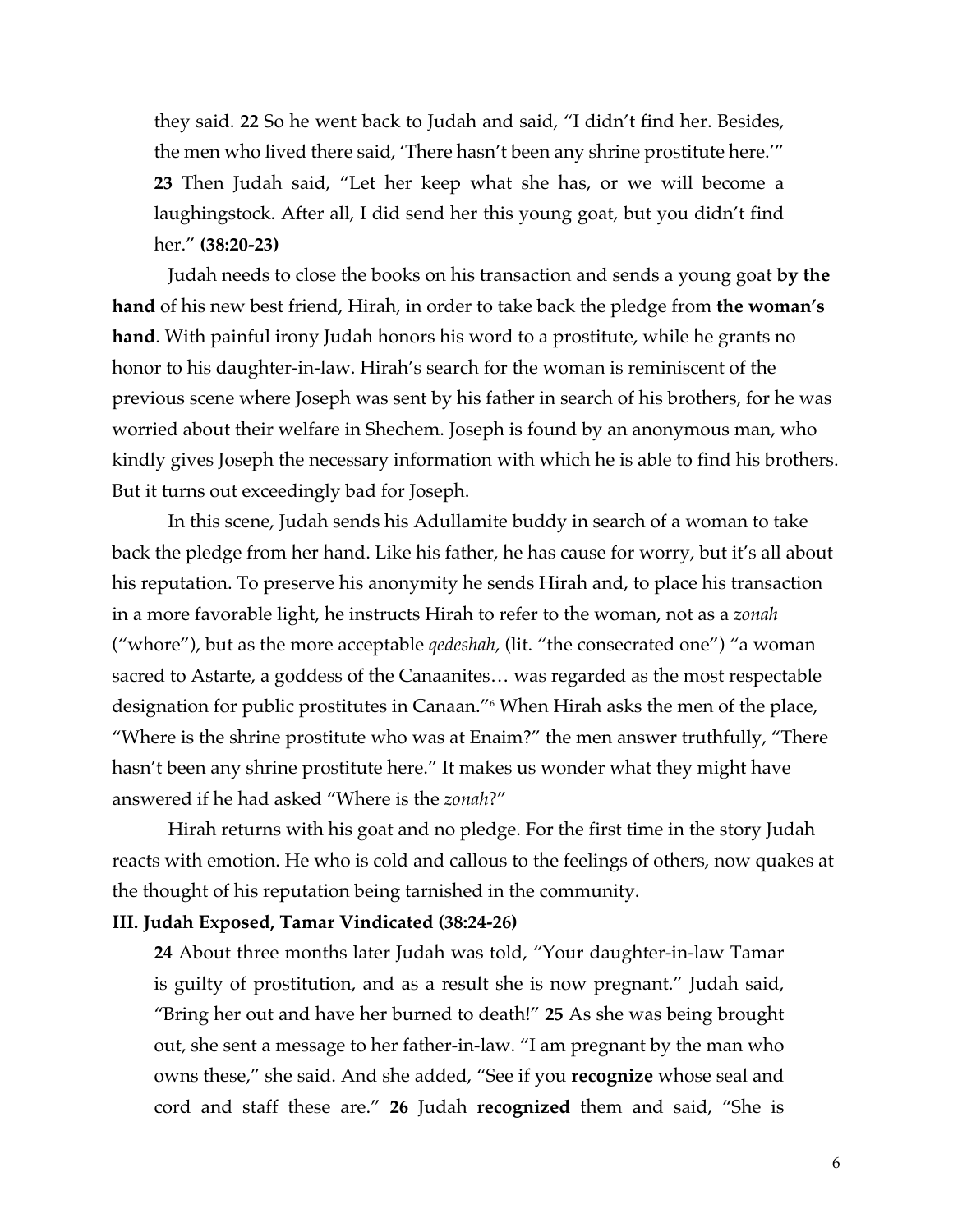righteous, I'm not, since I wouldn't give her to my son Shelah. " And he did not sleep with her again. **(38:24-26)**

After three months, Tamar is showing and her pregnancy exposed. When Judah hears the news, "he leaps at the hearsay evidence to get rid of his bothersome daughterin-law…since she is betrothed to Shelah, it is wrong (**would be a crime**) for her to have sex with anyone else."7 As the one who has legal responsibility for Tamar and with the authority as head of the tribe, Judah demands that she be brought out to the city gate to be burned, a sentence even more severe than the law demanded (Deut 22:21, 24; Lev 21:9, 20:14). Judah gives voice to the age-old double standard of righteousness in a male dominated world.

But Tamar has played her cards well. As she is being escorted from her home, she sends Judah the items she had kept as a pledge with the message, "See if you **recognize** whose *passport, driver's license* and *credit card* these are." Judah recognizes them and owns up to his guilt without any qualification: "**She is righteous, I'm not**." (In Hebrew grammar this is called "a comparison **of exclusion**, where the subject alone possesses the quality connoted by the adjective, to the exclusion of the thing compared").<sup>8</sup>

In passing sentence on Tamar, Judah condemned himself. His sin is far more serious than giving in to his lusts with a prostitute. It is the damage done to the community by years of abusive neglect of his daughter-in-law, blaming her for the death of his sons and breaking his promise to give his son Shelah as her husband. Under Judah's rule, she would have been a childless widow all her life, in opposition to God's promises to Abraham, Isaac and Jacob. He exalts Tamar as the true hero, the one willing to risk her life for the future of the family, the one who is in fact raising up seed for Judah's line.

**Was the deception wrong?** The issues are complex, but one factor to consider is the nature of warfare. One of the components of war is deception. If you were living in occupied France during WWII and the Nazi's knocked on your door and asked you if you were hiding Jews, would it be wrong to deceive them? When sheep are sent out among wolves, Jesus said, they must be "wise as serpents and innocent as doves." (Matt 10:16) When investigators for International Justice Mission (**IJM**) are preparing to rescue victims of sex trafficking, they must first enter brothels, posing as potential customers in an attempt to gather sufficient evidence to stage a rescue. In like manner,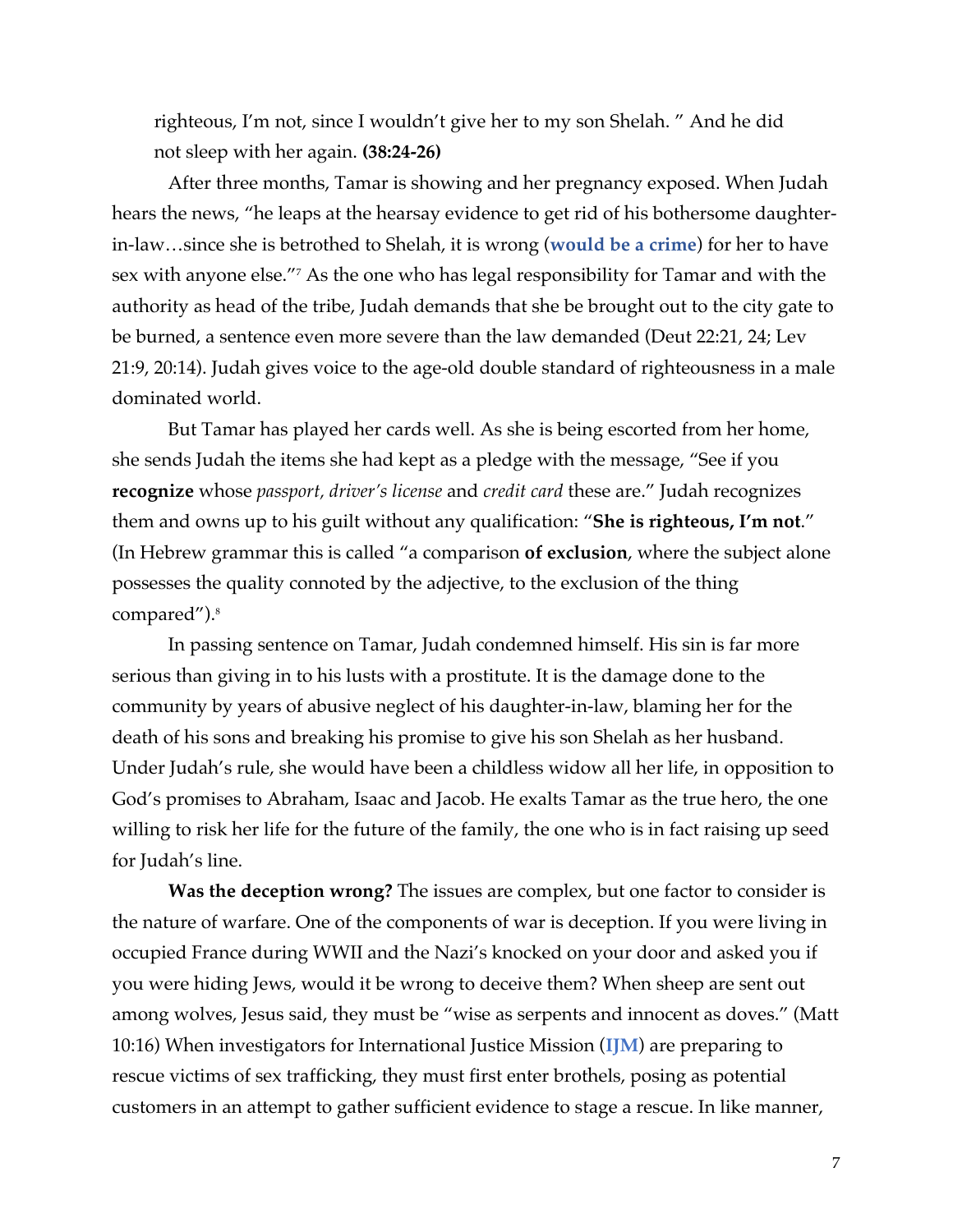Tamar is using deception to raise up seed from the dead and receives no censor from the narrator.

## **IV. Tamar Restored by the Lord (38:27-30)**

**27** When the time came for her to give birth, there were twin boys in her womb. **28** As she was giving birth, one of them put out his hand; so the midwife took **a scarlet thread** and tied it on his wrist and said, "This one came out first." **29** But when he drew back his hand, his brother came out, and she said, "So this is how you have broken out!" And he was named Perez. **30** Then his brother, who had the scarlet thread on his wrist, came out. And he was named Zerah. **(38:27-30)**

The scene closes with God's seal of approval on Tamar's risk-taking faith. The Lord blesses her with not one, but two healthy sons. Waltke suggests that "The twins were perhaps a gift from God to Tamar to compensate her for the lack of children from her two husbands as well as a sign to Judah, who lost two sons due to their wickedness, that his sins are forgiven and a new day is dawning under God's favor."9

The births of Perez and Zerah are strikingly similar to those of Jacob and Esau and the struggle over the right of the firstborn. Zerah manages to get his hand out first, but is overtaken by Perez, who makes a "breach" or "breaks forth" and wins the race. "The births match Tamar's own struggle for children. She has **broken out** from Judah's deceitful binding of her." "The name Zerah means 'shining,' as in the dawning of the sun and is linked with the scarlet thread on his hand."10 Tamar's triumph in remaining true to her Israelite family in spite of its faithlessness has brought about a new day of hope and restoration for this broken family.

# **V. Reflections**

# **A. God's holy zeal for his image**

Unlike all other religions and their gods in the ancient world, the God of the Bible consistently reinforces woman's equality in nature and in dignity with men. Our text today shows how God's holy zeal burns when a woman's dignity is violated and her worth demeaned. The first two times in the Bible when God directly intervenes to impose the death penalty occur here in the context of marriage to rescue a Canaanite woman from unspeakable "evil" and sexual abuse. Though Tamar never told Judah what his son was doing to her, God knew and he acted decisively. Though these divine encounters are extremely rare, they are exemplary of God's outrage whenever his image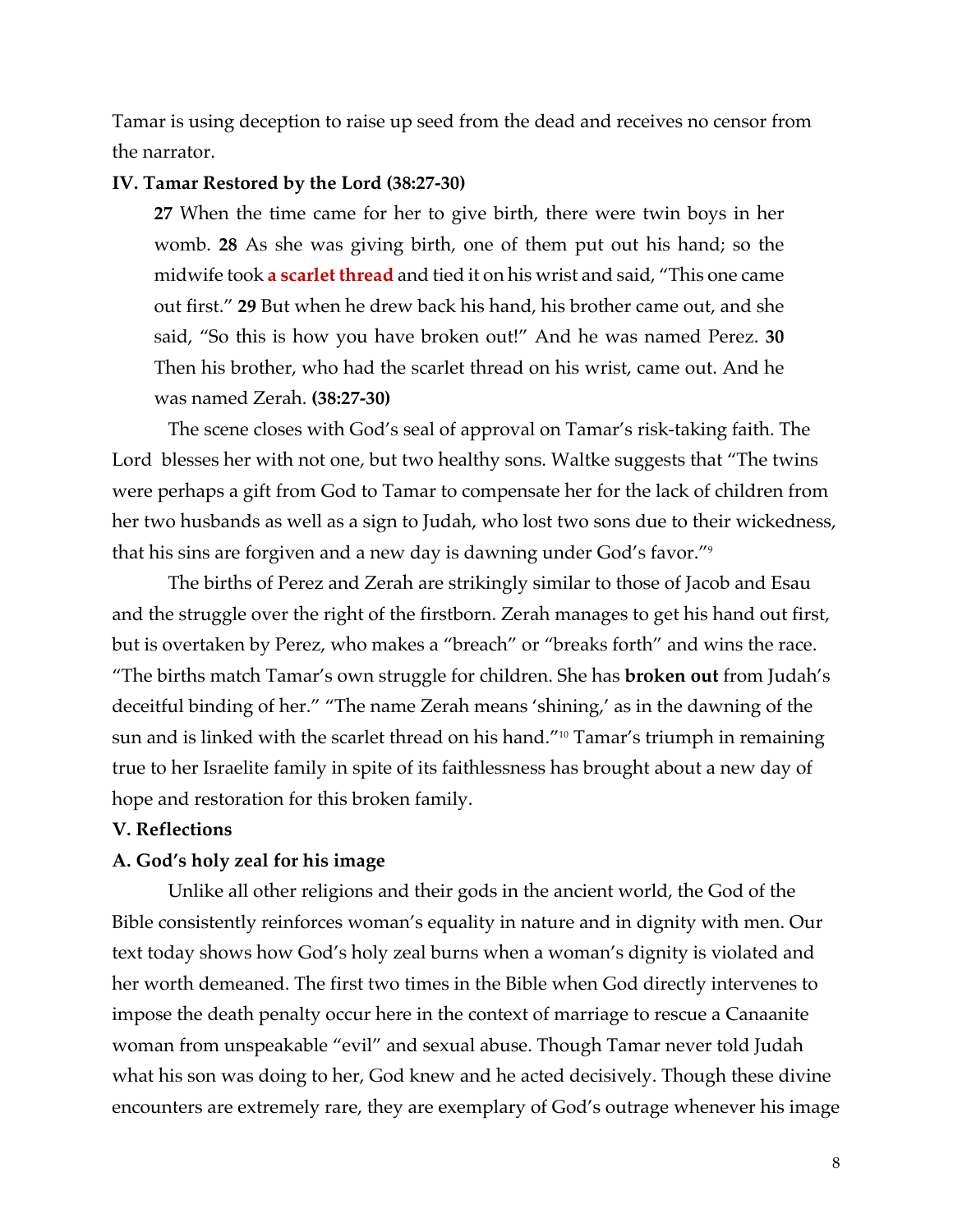is demeaned, marred or mistreated and the reaction he expects of us as advocates and protectors of his cherished creation.

So the question is, Why didn't God kill Judah?

## **B. God's way of transformation**

God is righteous and just, but he is also loving and wishes that no one perish (2 Pet 3:9). In God's sovereign justice, "his punishment is not immediately retributive, but he teaches the man a lesson in 'reaping what you sow,'"<sup>11</sup> as the sins of the fathers are visited on the children, the grandchildren, and the great-grandchildren who become mirrors of our deviant choices. This does is not teaching **fatalism**, that the sins of the fathers predetermine the behavior of sons; nor does it imply that children pay for their parents' sins (Ezek 18:20). But what it does suggest is that sin is not only dangerous, it is also highly contagious and, like the Corona virus, it mutates into a more deadly disease as it is passed on.

In this passage Judah's downward spiral descends to an abyss that would have shocked Abraham. He has forsaken his faith, abandoned his family, he is a failed and callous father, a profane fornicator, and a worthless and abusive father-in-law, who selfrighteously condemns his innocent daughter-in-law to death.

**And then** he **recognizes** his passport, driver's license and credit card. His true self is exposed for all to see. But the exposure is not designed to be vindictive. As Judah gazes at Tamar, he taken aback with a renewed vision of the glory of the image of God in a human being. This is what he is supposed to be and still can be, if will just repent and come home. "**She is righteous, I'm not**."

This is the beginning of twenty-plus years of Judah being transformed under God's mighty hand from one who sells his brother as a slave to one who is willing to be the slave for his brother. This is the amazing transforming power of God's grace.

Why didn't God kill Judah?

He loved him. But it took a Canaanite woman for him to see it.

<sup>1</sup> Bruce K. Waltke and Cathi J. Fredricks, *Genesis: A Commentary* (Grand Rapids: Zondervan, 2001), 510.

<sup>2</sup> Waltke, *Genesis,* 510.

<sup>3</sup> Robert Alter, *The Hebrew Bible, A Translation with Commentary, Vol. 1* (New York: Norton & Norton, 2019),146.